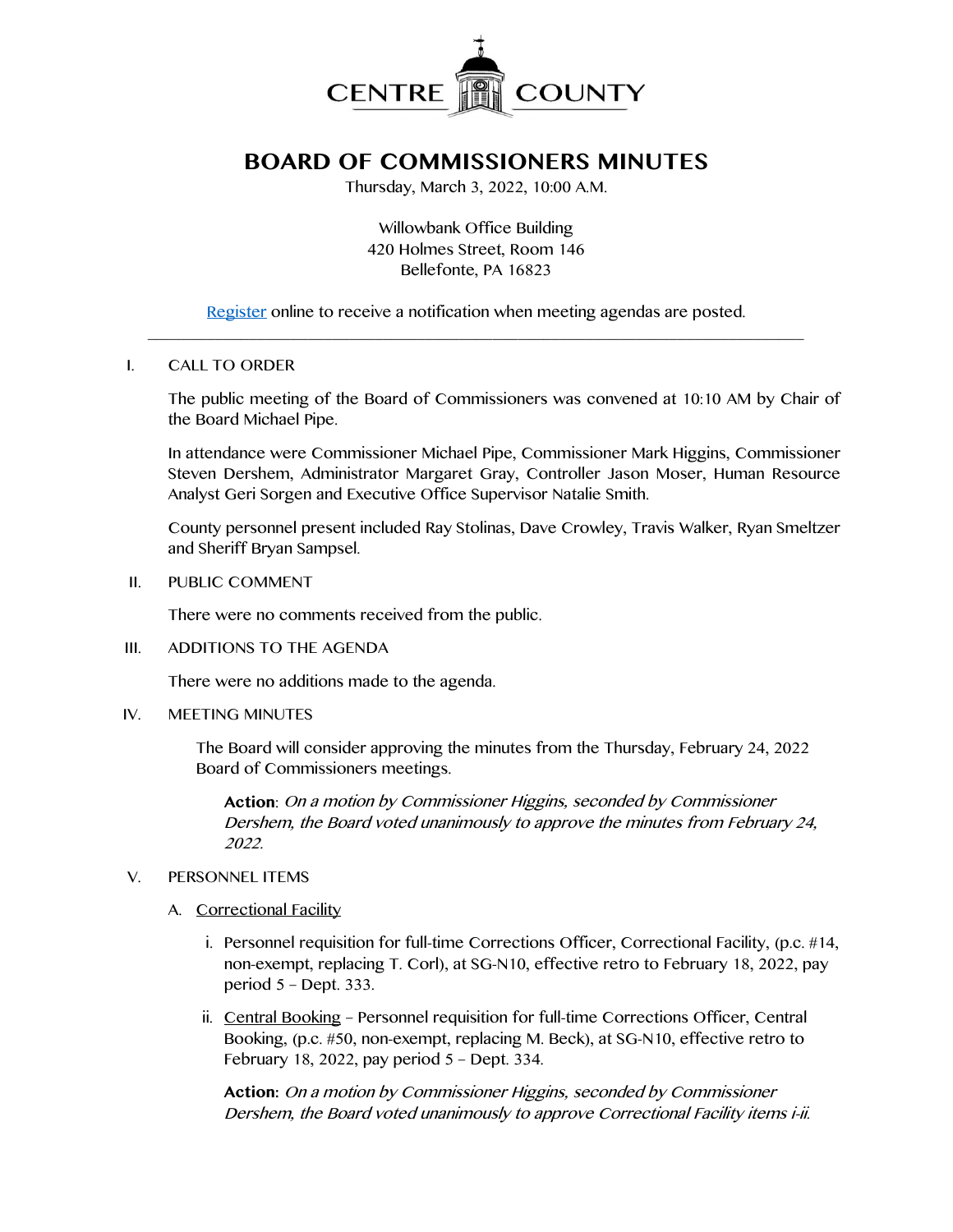# **BOARD OF COMMISSIONERS MINUTES THURSDAY, MARCH 3, 2022 PAGE 2**

- B. Human Services
	- i. MH/ID/EI Personnel requisition for full-time Caseworker 2, MH/ID/EI, (p.c. #25, nonexempt, replacing J. Rockey), at SG-N12, effective retro to February 28, 2022, pay period 6 – Dept. 561.

**Action:** On a motion by Commissioner Higgins, seconded by Commissioner Dershem, the Board voted unanimously to approve the personnel requisition for MH/ID/EI.

C. Public Defender – Chief Public Defender Dave Crowley asked the Board to consider approval of the appointment for Keith A. Miller, full-time Legal Secretary 2, Public Defender, (p.c. #08, non-exempt, replacing B. Spennati), at SG-N08A(01)--\$14.79/hour, effective May 2, 2022, pay period 10. Conditional upon satisfactory completion of preemployment requirements. Salary budget impact for 2022 \$427 - Dept. 132.

**Action:** On a motion by Commissioner Higgins, seconded by Commissioner Dershem, the Board voted unanimously to approve the appointment for Keith Miller.

- VI. REPORT ON JUDICIAL PERSONNEL ITEMS
- VII. REPORT ON ROW OFFICE PERSONNEL ITEMS

#### VIII. NON-PERSONNEL ITEMS

A. Planning and Community Development

Director Ray Stolinas asked the Board to approve the following items:

- i. Delegation of signing authority for Community Development Block Grant (CDBG) invoices for Contract C000082286 in the amount of \$476,869 for the period of January 18, 2022 through January 17, 2026. This will delegate Raymond J. Stolinas, Director of Planning and Community Development with authority to sign all CDBG invoices for submittal to the Department of Community and Economic Development (DCED) – Dept. 817.
- ii. Federal Funding Accountability and Transparency Act Sub-Recipient Data Sheet for Community Development Block Grant (CDBG) Contract C000082286 – Dept. 817.

**Action**: On a motion by Commissioner Higgins, seconded by Commissioner Dershem, the Board voted unanimously to approve Planning and Community Development items i-ii.

#### IX. COVID-19 PLANNING AND RESPONSE

Administrator Margaret Gray presented revisions to the following policies recommending modification of the COVID-19 mitigation measures based on new guidance issued February 25, 2022, by the CDC that updates the metrics used to determine the impact of the virus that causes COVID-19 on a community.

The Board discussed revisions the County's masking and testing policies to align with the CDC's new transmission levels and their recommended guidance to follow under each level, while inside Centre County-owned and -operated facilities. Specifically, masking is not required when the County's transmission level, as calculated by the CDC, is either at